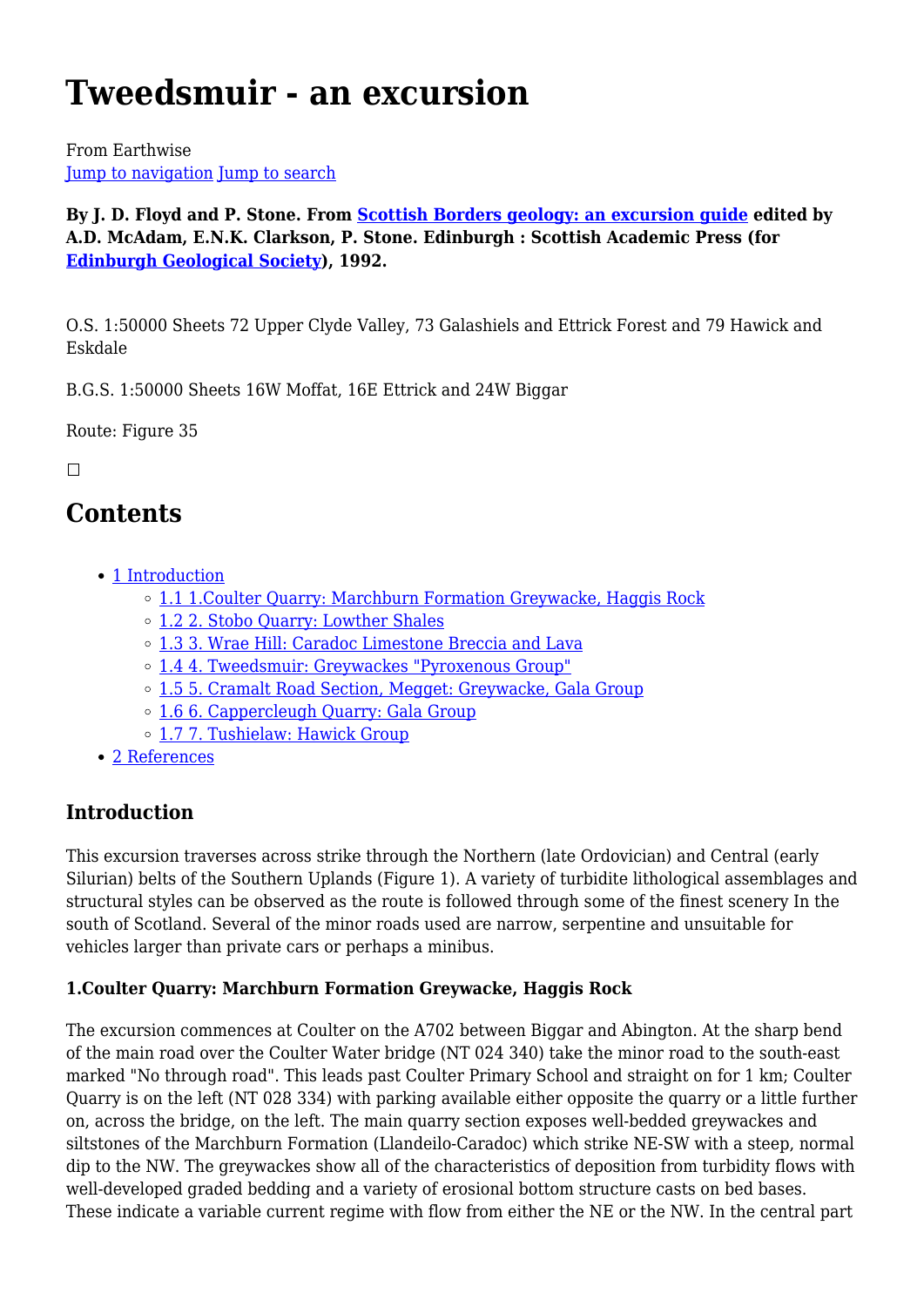of the quarry section are exposed the most massive greywacke beds, ranging up to several metres in thickness and commonly showing bulbous load casts and associated flame structures at their bases. These beds may also have a very coarse, granular basal greywacke unit colloquially known as "Haggis Rock". This distinctive lithology contains a wide range of clast types including jasper, felsite granite, gabbro and dolerite, which impart a speckled, multicoloured appearance to the rock reminiscent of the traditional Scottish dish from which it takes its name. Toward the northern and southern margins of the quarry the proportion of thin-bedded greywacke and siltstone in the sequence increases but, curiously, the best example of "Haggis Rock" occurs at the base of the thinbedded unit on the north side of the quarry. Slightly farther north, in the roadside outcrops just beyond the quarry, the thin-bedded greywackes are folded into a large, upright anticline-syncline pair. This fold pair is south verging, typically so for the northern part of the Southern Uplands, with hinges (slightly faulted in the anticline) plunging gently north-east. An associated cleavage is only very weakly developed as a rather irregular spaced fracture in the finer-grained lithologies. Elsewhere in the quarry small fold pairs, only 2-3 m in wave length and amplitude, are incongruous with the larger, upright fold pair and may represent a different deformational event. The quarry section can be followed intermittently southwards for about 250 m towards Coulter Craigs. Thin to medium-bedded greywackes dominate at first but near the southern limit of exposure the greywacke horizons appear to be interbedded with red siliceous mudstone an, chert. Such assemblages are generally regarded as amongst the earliest sedimentary deposits in the Southern Upland succession and here arc probably of Llanvirn or Llandeilo age. The overlying greywackes in the quarry section are generally assigned to the Llandeilo to Caradoc *N. gracilis* graptolite zone.

#### **2. Stobo Quarry: Lowther Shales**

South-east from Coulter Quarry, across the strike trend of the Southern Uplands, the Stobo and Wrae areas lie within the outcrop of a succession of particularly well-laminated siltstones and mudstones known as the Lowther Shales. These form part of the Shinnel Formation (Caradoc) and have been worked in numerous quarries between Stobo and Moniaive (50 km along strike to the south-west) as an inferior roofing slate. From Coulter Quarry return to the A702 and thence to Biggar; at the eastern end of the town turn right on to the minor road signposted for Broughton. In this village turn right on to the A701 (towards Moffat) but after only a short distance turn left on to a minor road following signs for "Peebles via Dreva." From the road there is a good view northeastward towards the Stobo quarry complex which is reached by a left turn on to a rough track at Altarstone (NT 156 359). The various quarry sections at Stobo jointly expose a continuous section of at least 150 m, across a greywacke, siltstone and shale sequence. The darker variety of the shales, which have a pervasive bedding-parallel fissility, are known as the Stobo slates and have yielded Caradocian graptolite fauna of D. clingani zone age (Eckford and Ritchie 1931; Leggett 1980). Bedding strikes about 060 degrees and is vertical to steeply inclined with a consistent sense of younging towards the NW. In the lowest (farthest south-east) part of the Stobo section thin, finegrained greywacke beds occur sporadically with the generally pale grey shale: Darker shale horizons are associated with thin nodular chert bands containing radiolarian remains. Upwards through the succession there is a tendency for the greywacke beds to become thicker and more numerous. However, the fine grained shales remain dominant across the quarry until, if its north face, the proportion of greywacke increases abruptly with only thin mudstone interbeds. The greywackes are thickly-bedded and are usually fine to medium-grained. They are often massive, possibly due to amalgamation. Bottom structures are very common on the bases of the greywacke beds with loadcasts being the most abundant. Where a current direction can be deduced from flute-casts it is invariably indicative of flow approximately along strike from the north-east. Some of the thicker greywacke beds contain large numbers of shale rip-up clasts.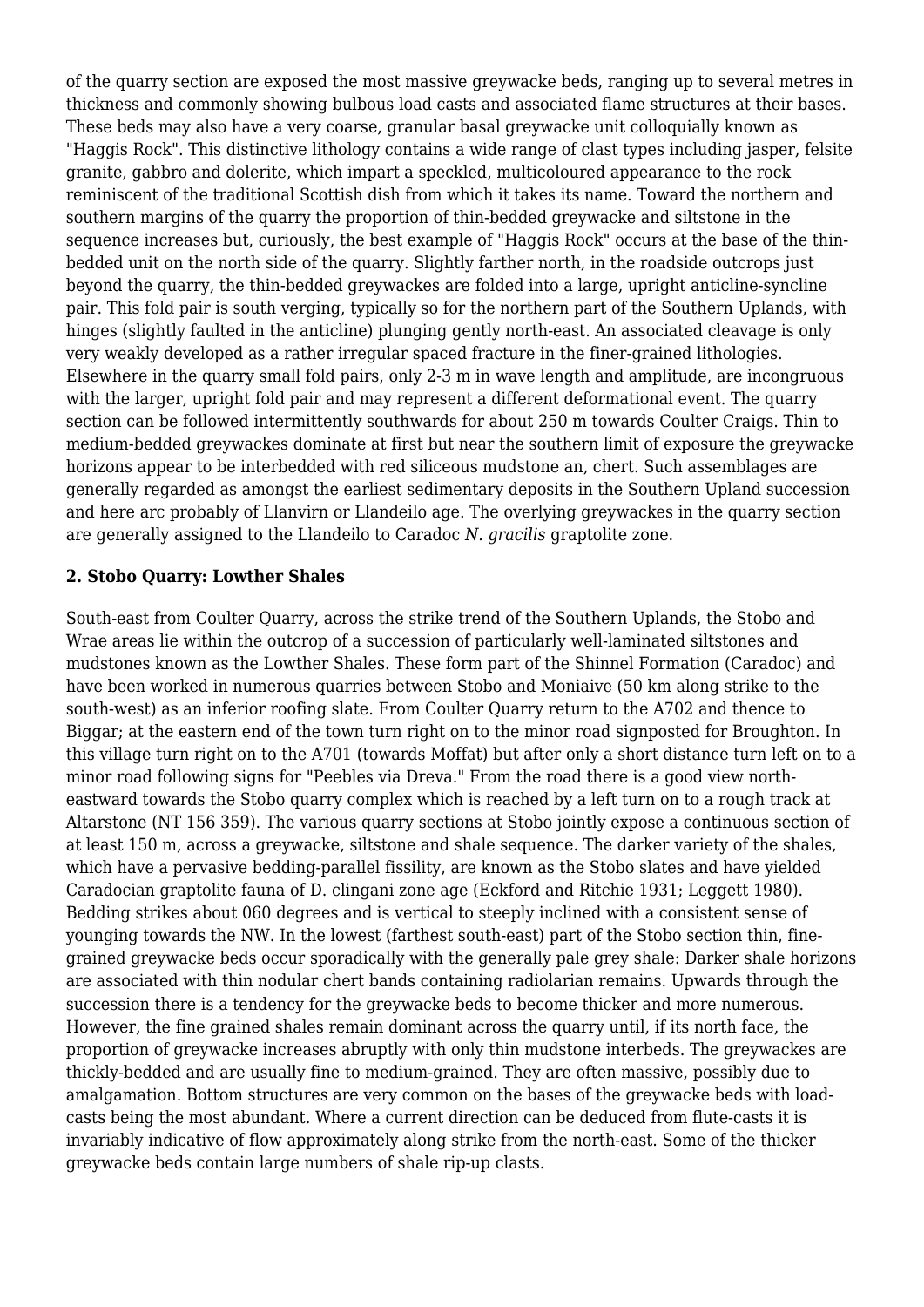#### **3. Wrae Hill: Caradoc Limestone Breccia and Lava**

A different aspect of the Lowther Shales can be seen in the various disused quarries at Wrae, about 6 km along strike to the south-west from Stobo (Figure 36). These quarries are reached by rejoining the A701 at Broughton and proceeding south-west towards Moffat for about 3 km. Roadside parking space at the foot of Wrae Hill, beneath the quarries, is very limited (NT 119 326). On the eastern slope of Wrae Hill the Wrae Limestone is interbedded with the Lowther Shales and was formerly worked in a number of small quarries. These exposures are of historical significance for geology since it was here, in 1792, that Sir James Hall discovered fossil shells in the limestone. This led his friend James Hutton to conclude, in Theory of the Earth (Hutton 1795), that the "schistus" of the Southern Uplands were once water-lain sediments which had been elevated from the bottom of the sea. The country-rock in the Wrae area is a succession of particularly veil-cleaved laminated siltstones and mudstones, the Lowther Shales. These have been worked as an inferior slate is in the North Quarry at Wrae which has a large scree of broken shaly debris creeping downslope below the workings. The regional strike of bedding is 070 degrees and dip is about 75 towards the NW. Sedimentary structures indicate that the beds are right-way-up. The Upper Quarry, 200 m farther south, probably worked the limestone which consisted entirely of resedimented blocks, some many metres in size, set in a pebbly mudstone matrix. Although now mostly quarried-out, a few scattered blocks of the limestone can still be found lying around on the floor of the quarry, some with recognisable shelly fragments on weathered surfaces. The limestone is very hard and recrystallised so that it is almost impossible to extract fossils without destroying them. The fauna of brachiopods, trilobites and gastropods is of shallow water (reefal) aspect and has been transported into deeper water by some sort of mass-flow mechanism. Its age was originally described as Upper Caradoc by Peach & Horne (1899), but Bergstrom (1971) has assigned it to the Llandeilo based on conodonts recovered from the limestone. The gap in exposure represented by the worked-out limestone is about 8 m wide. Traversing southwards and down the succession, 17 m of pebbly mudstone with gritty patches and pebbles of mudstone, limestone and quartz is seen. This is underlain in turn by 5 m of greenish-grey calcareous tuff containing pebbles of fine-grained porphyritic lava. The tuff rests on a wedge of pale grey fine-grained non-porphyritic alkaline lava (quartz-keratophyre) which forms a prominent 5 m thick feature just above the fence. From its apparently conformable and intimate contact with the underlying Lowther Shales, this unit has been interpreted by Eckford & Ritchie (1931) and Leggett (1980) as a lava flow rather than a slab-like olistolith. The whole succession of lava, tuff, pebbly mudstone and limestone breccia is about 35 m thick and is underlain and succeeded by Lowther Shales of uniform appearance. It was considered by Leggett (1980) to be a submarine slide deposit derived from a volcanic island fringed with a limestone reef. In the Lower Quarry, 150 m downslope from the Upper Quarry, a mudflake breccia horizon is interbedded with greywackes. Greywackes are more abundant than siltstones in this quarry and the stone was probably used for building dry-stone dykes. This quarry is now in the middle of a thick forest and access is difficult.

#### **4. Tweedsmuir: Greywackes "Pyroxenous Group"**

Continue towards Moffat on the A701 for a further 10 km as far as the village of Tweedsmuir. Turn south across the River Tweed on the unclassifed road signposted to St Mary's Loch. NOTE: This road is not suitable for caravans or vehicles larger than a minibus. Park near the crossroads a few metres south of the bridge. In the gorge of the River Tweed both upstream and downstream from the bridge, thick-bedded pebbly greywackes of the Llandovery "Pyroxenous group" are well displayed with a strike trend of 035 degrees and dipping 65 degrees towards the NW. Close inspection of bedding planes a few metres upstream from the bridge will reveal, from the evidence of such characteristic greywacke features as graded-bedding and flame-structures, that the beds are in fact overturned and young towards the southeast. These beds form part of a zone, about 2 km wide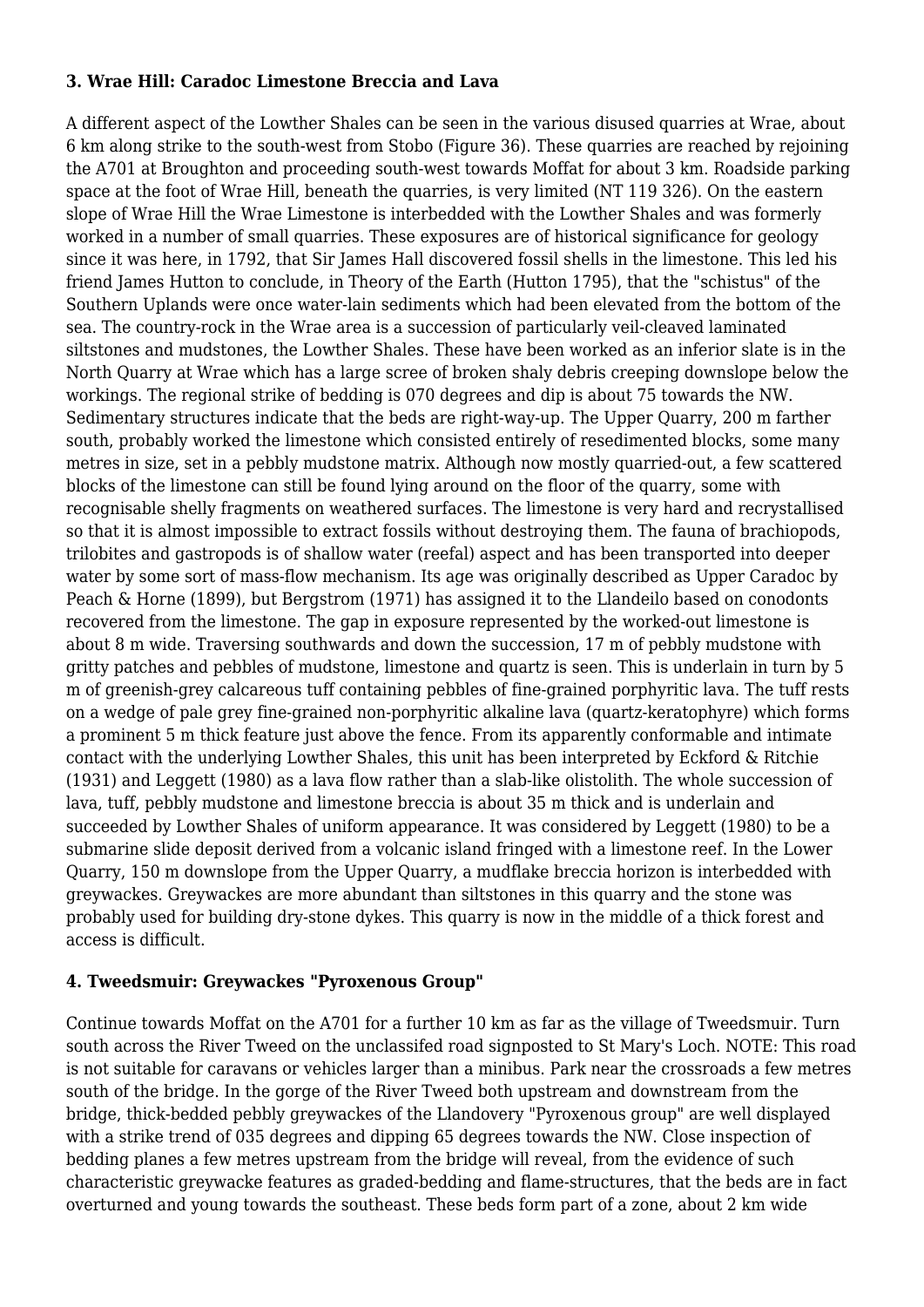across strike, along the northern edge of the Central Belt in the Tweedsmuir area, where the dominant direction of younging is towards the south-east in contradiction of the regional pattern. At this locality and others in the Tweed and its tributaries a short distance along strike to the southwest, Peach and Horne (1899) record scarce graptolites indicative of the zone of P. acuminatus, the basal zone of the Llandovery. The graptolites are not easily found and occur in thin bands within a grey and dark grey shale and greywacke succession. The paucity of graptolites, together with the grey shale and greywacke lithology, contrasts sharply with the beds of similar age at Dob's Linn, only some 14 km across strike to the south-east, where graptolites are abundant in a black shale lithology (see Dob's Linn Excursion).

#### **5. Cramalt Road Section, Megget: Greywacke, Gala Group**

Continue eastwards on the unclassified road from Tweedsmuir towards St Mary's Loch. This road traverses the valley of the Talla Water and along the side of the Talla Reservoir, built in 1895-1905 as the first major water supply scheme for the City of Edinburgh. The road at the head of the valley is particularly steep, winding and narrow where it climbs over the watershed to the valley of the Megget Water. The view from the top of the hill, from the bridge over Talla Linn northwest along the glacially gouged Talla valley, must be one of the most magnificent in the south of Scotland and is worth a brief stop to appreciate. Glacial moraine deposits are liberally scattered on the eastern side of the watershed. Proceed eastwards along the road for a further 7 km to a lay-by near Cramalt (NT 200 229) beside the new Megget Reservoir (filled in 1983). This carefully landscaped gravity dam forms the latest and largest addition to Edinburgh's water resources. View points with explanatory display boards are situated overlooking the dam and it is possible to walk out along the top of the latter the better to appreciate its construction. A new road has replaced the old route now flooded by the reservoir, and this affords excellent exposures in the greywackes and siltstones of the Queensberry Formation (Gala Group) along the north side of the reservoir. On the north side of the road a few hundred metres to the west of the Cramalt Burn a roadside crag shows a fine array of bottom structures, mainly linear grooves, on the bases of the greywacke beds. However, a more complete section may be inspected further east, beyond the Cramalt Burn and close to the large layby (NT 200 229) on the reservoir side of the road. At this locality (Figure 37), thick-bedded pebbly greywackes strike 040 degrees and dip 80 degrees to the NW. These massive greywackes occupy a large channel cut into the underlying dark-grey laminated siltstones, and contain numerous irregular ripped-up fragments of dark mudstone and siltstone. Large flute-casts visible at the eastern end of the section demonstrate that the beds young towards the north-west. Examination of the beds near the west end of the section reveals an excellent example of channelling by a greywacke unit. The channel infill cuts down into the underlying laminated siltstones and thin greywackes for over 3 m in a relatively short distance, with flutes on the base of this and several other adjacent beds showing that currents were generally flowing from south-east to northwest. Very coarse-grained breccias of sedimentary clasts fill likely de-watering pipes which cut through the massive channel-fill greywackes. The laminated siltstone at the western end of the section is locally deformed by tight, small-scale anticline-syncline pairs plunging about 20° to the NE. The greywackes and laminated siltstones at Cramalt are the equivalent of the greywackes which succeed the Moffat Shales at Hartfell (Hartfell Score excursion) and are thus probably of M. gregarius zone (Llandovery) age or younger. Trace fossils such as Megagrapton and Planolites are visible on the bases of some of the bedding surfaces at the western end of the section (Benton 1982).

#### **6. Cappercleugh Quarry: Gala Group**

Follow the unclassified road eastward from the Megget Dam

towards St Mary's Loch. About 0.5 km east of Henderland Farm a small quarry is located on the north side of the road, adjacent to a large unpaved lay-by and partially obscured by trees (NT 235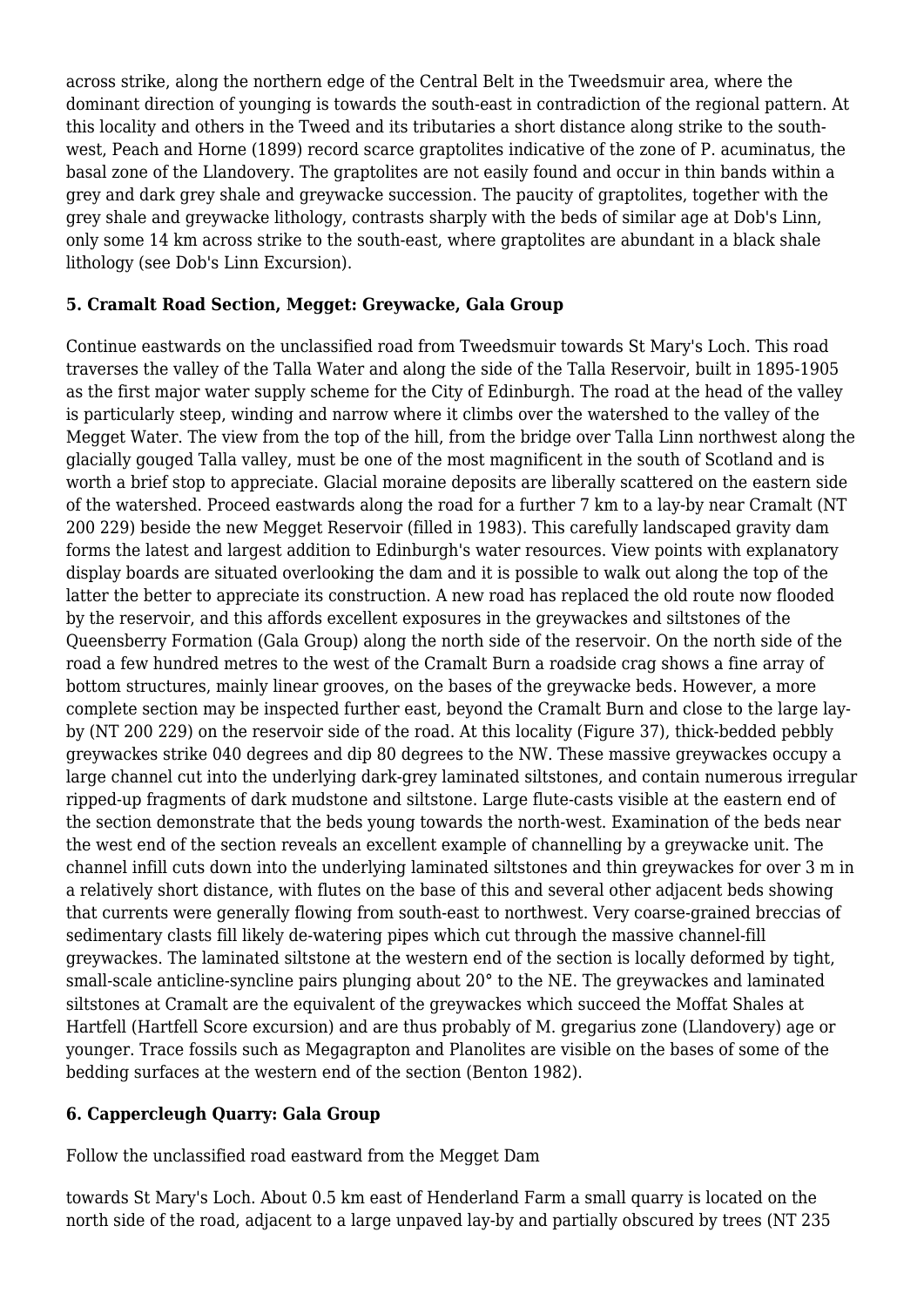232). This small quarry affords an interesting example of the use of sedimentary structures in deducing the presence of a fold. At first sight the greywackes exposed seem to have a fairly consistent NE-SW strike, the beds being either vertical in attitude or dipping steeply to the NW. However, on closer inspection, the bases of beds on the eastern side of the quarry are marked by load-accentuated grooves which show that the sequence youngs to the SE. In contrast, on the western side of the quarry the bases of the beds are marked by very small bottom-structures which, together with welldeveloped grading within the beds, show that there the sequence youngs to the NW. An anticlinal structure is required within the quarry to explain these relationships but, where exposure is more or less complete along the back of the quarry the greywackes consistently young to the NW. One possible solution is shown in Figure 38 where a low-angle fault or thrust separates the upper and lower quarry sections. The younging evidence in this area is ambiguous. Is there additional structural complication? What do you think?

FIG 38. Structural problem, Cappercleuch Quarry.

From St Mary's Loch the excursion may be continued in one of three ways. If the A708 is followed south-westward towards Moffat a visit can be made to the classic section through the Moffat Shale Group described in the Dob's Linn Excursion. Alternatively the A708 may be followed north eastwards to the Gordon Arms where a left turn towards Innerleithen will link with the Heriot and Peebles Excursion. The third possibility involves a right turn at the Cordon Arms on to the B709 towards the Tushielaw Inn.

#### **7. Tushielaw: Hawick Group**



Hawick road section, 2 km. SE of Tushielaw, Ettrick. Looking E. Folded greywackes. Southern half of Hawick road section showing folds 3 (anticline), 4 (syncline) and 5 (imbricated) in greywacke sandstones of the Gala Group. P220053

From Cappercleugh Quarry continue along the unclassified road to St Mary's Loch and thence by the A708 (via the Gordon Arms) and B709 to the Tushielaw Inn. About 2 km farther south-east, on the B711 towards Hawick, a fine section in tightly folded Hawick Group (upper Llandovery) greywackes and siltstones is exposed on the north side of the road (318 164). This section (Figure 39), described in detail by Webb (1983), consists of a series of anticlines and synclines plunging at 40° towards the NE. A well-developed axial-planar slaty cleavage can be seen in places. Although the fold hinges are not always obvious, due to the fusion or amalgamation of beds in the cores of the folds, plentiful sole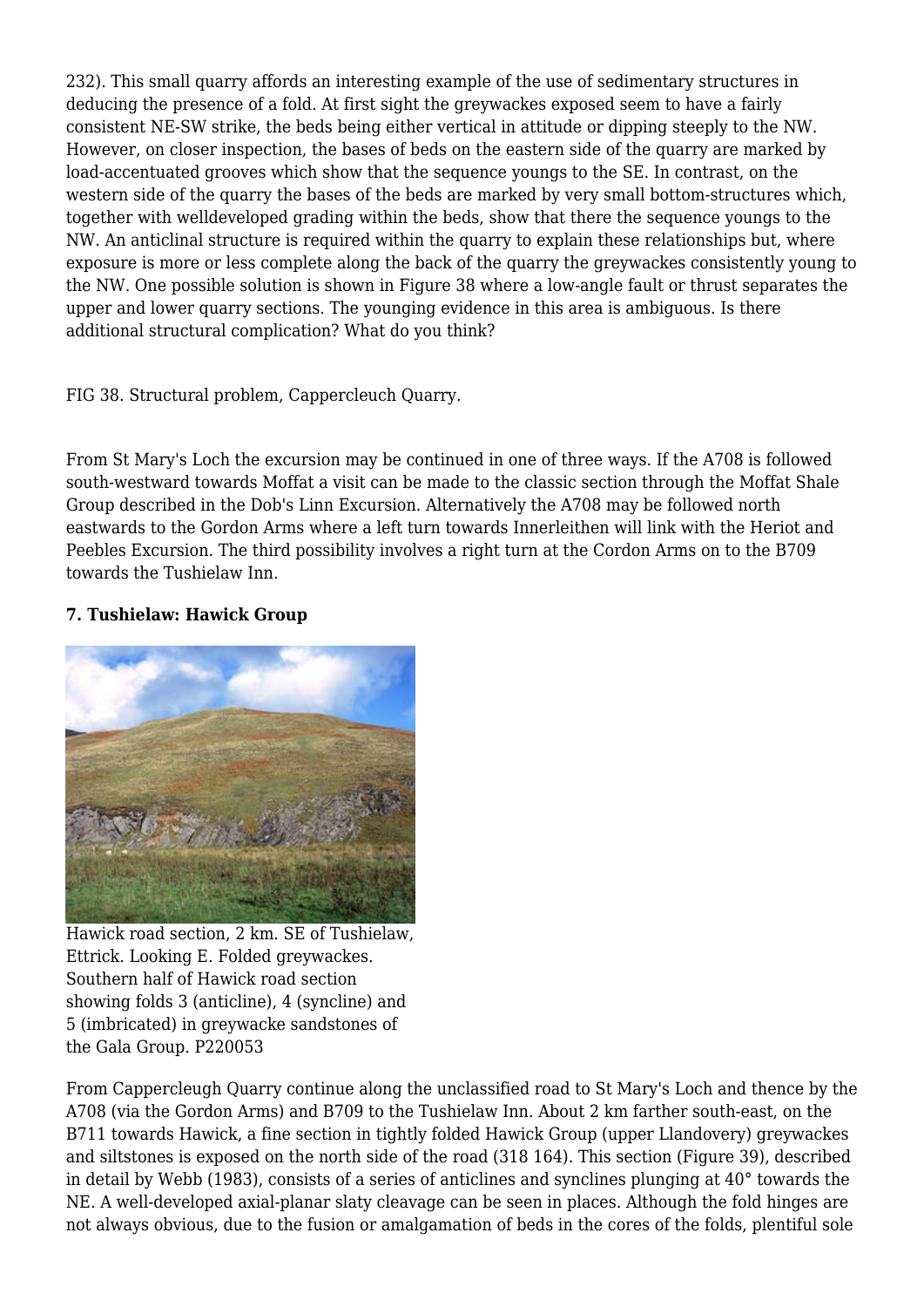structures on beds within the limbs of the folds allow the structure to be easily demonstrated. Directional evidence from flutes indicates a predominance of currents flowing from east to west with a few flowing from south to north.

Continuing south-east on the B711 will join the A7, Hawick. Alternatively retrace the route to the Gordon Arms crossroads whence the A708 leads to Moffat (turn left), Selkirk (turn right) whilst the B709 (straight on) is the beginning of a scenic route to Edinburgh via Innerleithen an Peebles.

# **References**

# At all times follow: [The Scottish Access Codea](http://www.outdooraccess-scotland.com/the-act-and-the-code/introduction)nd [Code of conduct for](https://www.scottishgeology.com/where-to-go/geological-fieldwork-code/) [geological field work](https://www.scottishgeology.com/where-to-go/geological-fieldwork-code/)

#### Retrieved from

'[http://earthwise.bgs.ac.uk/index.php?title=Tweedsmuir\\_-\\_an\\_excursion&oldid=31171'](http://earthwise.bgs.ac.uk/index.php?title=Tweedsmuir_-_an_excursion&oldid=31171) [Category](http://earthwise.bgs.ac.uk/index.php/Special:Categories):

[6. The South of Scotland](http://earthwise.bgs.ac.uk/index.php/Category:6._The_South_of_Scotland)

# **Navigation menu**

# **Personal tools**

- Not logged in
- [Talk](http://earthwise.bgs.ac.uk/index.php/Special:MyTalk)
- [Contributions](http://earthwise.bgs.ac.uk/index.php/Special:MyContributions)
- [Log in](http://earthwise.bgs.ac.uk/index.php?title=Special:UserLogin&returnto=Tweedsmuir+-+an+excursion&returntoquery=action%3Dmpdf)
- [Request account](http://earthwise.bgs.ac.uk/index.php/Special:RequestAccount)

#### **Namespaces**

- [Page](http://earthwise.bgs.ac.uk/index.php/Tweedsmuir_-_an_excursion)
- [Discussion](http://earthwise.bgs.ac.uk/index.php?title=Talk:Tweedsmuir_-_an_excursion&action=edit&redlink=1)

 $\Box$ 

## **Variants**

#### **Views**

- [Read](http://earthwise.bgs.ac.uk/index.php/Tweedsmuir_-_an_excursion)
- [Edit](http://earthwise.bgs.ac.uk/index.php?title=Tweedsmuir_-_an_excursion&action=edit)
- [View history](http://earthwise.bgs.ac.uk/index.php?title=Tweedsmuir_-_an_excursion&action=history)
- [PDF Export](http://earthwise.bgs.ac.uk/index.php?title=Tweedsmuir_-_an_excursion&action=mpdf)

 $\Box$ 

## **More**